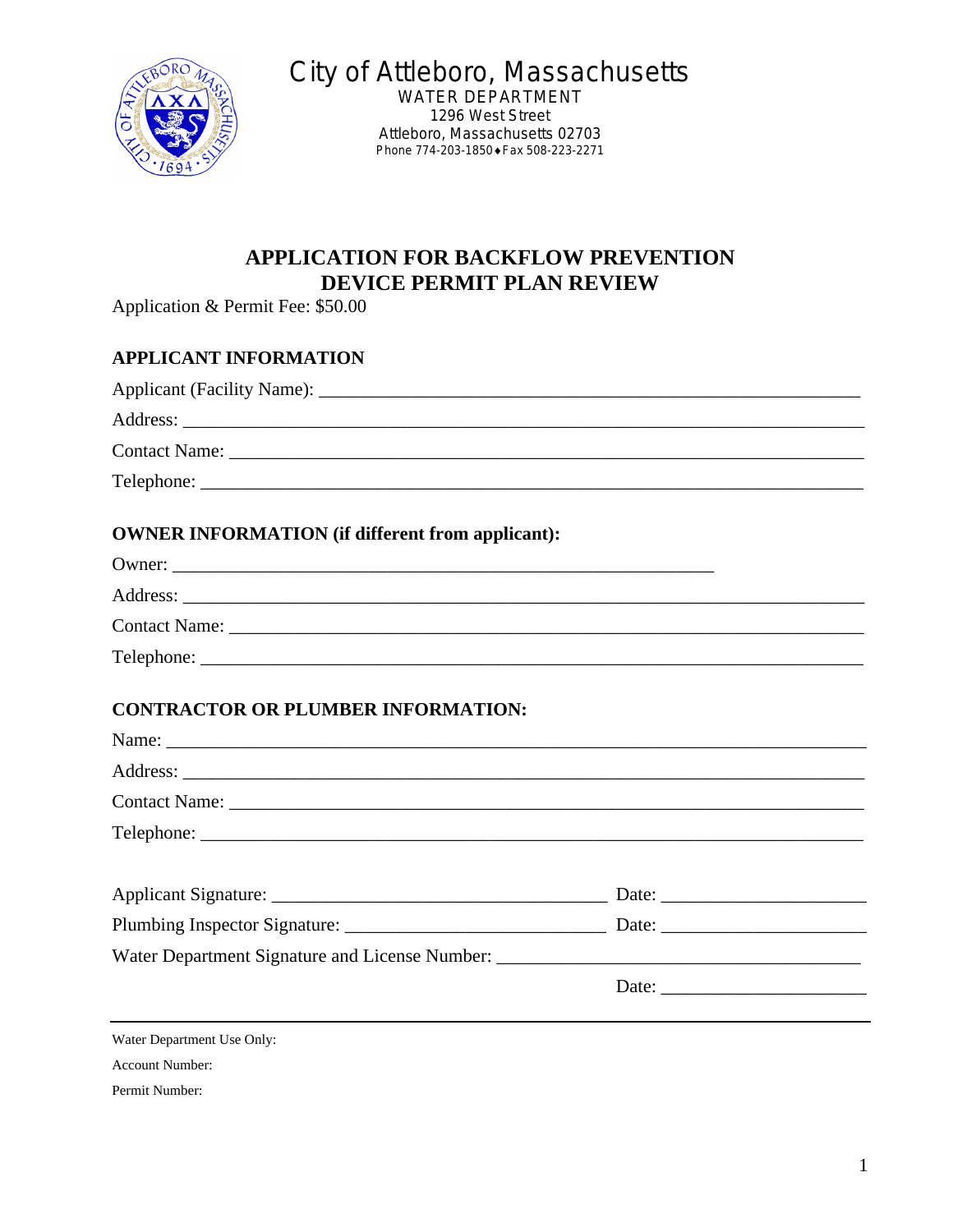

1296 West Street Attleboro, Massachusetts 02703 Phone 774-203-1850 • Fax 508-223-2271

### **DEVICE DATA (Please provide a copy of this page for each device for which you are applying):**

|                                |                                            | Device Location (be as specific as possible, i.e. building, room, location in room, etc.): |                                                                                              |
|--------------------------------|--------------------------------------------|--------------------------------------------------------------------------------------------|----------------------------------------------------------------------------------------------|
|                                |                                            |                                                                                            |                                                                                              |
|                                |                                            |                                                                                            |                                                                                              |
|                                | Bypass Arrangement? Yes ________ No ______ |                                                                                            |                                                                                              |
|                                |                                            |                                                                                            | From what type of contamination or pollutant will the device be protecting the water supply? |
|                                |                                            |                                                                                            |                                                                                              |
|                                |                                            | Type of Gate Valve (Gate Valves under fire systems must be UL or FM approved)              |                                                                                              |
|                                |                                            |                                                                                            |                                                                                              |
| Please refer to 310 CMR 22.22. |                                            | Describe the maintenance and testing schedule for the above device(s).                     |                                                                                              |
|                                |                                            |                                                                                            |                                                                                              |

\_\_\_\_\_\_\_\_\_\_\_\_\_\_\_\_\_\_\_\_\_\_\_\_\_\_\_\_\_\_\_\_\_\_\_\_\_\_\_\_\_\_\_\_\_\_\_\_\_\_\_\_\_\_\_\_\_\_\_\_\_\_\_\_\_\_\_\_\_\_\_\_\_\_\_\_\_\_\_\_\_

- \*RPZ- Reduced Pressure Zone Assembly DC- Double Check Valve Assembly PV- Pressure Vacuum Breaker
- SV- Spill Resistant Vacuum Breaker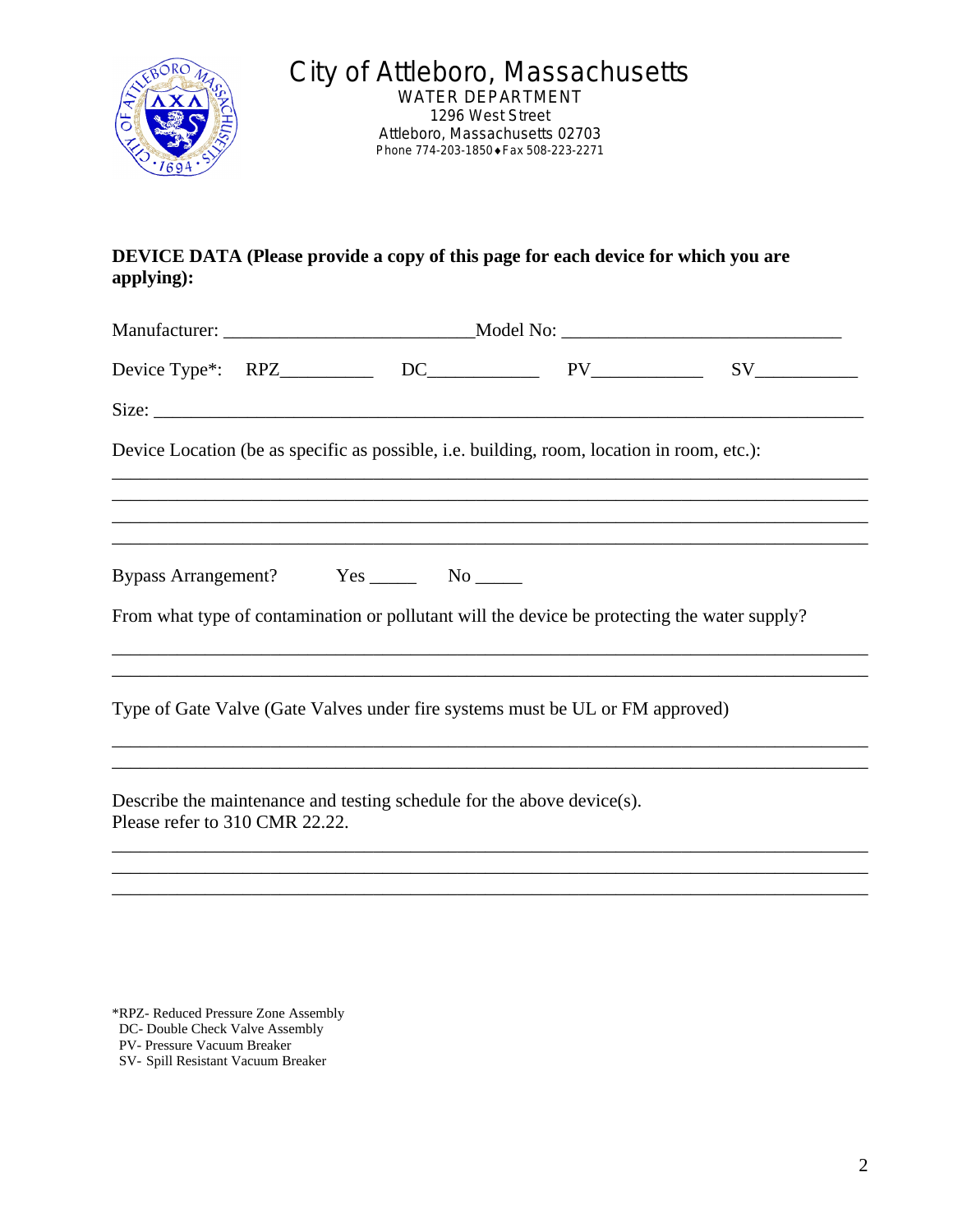

WATER DEPARTMENT 1296 West Street Attleboro, Massachusetts 02703 Phone 774-203-1850 ♦ Fax 508-223-2271

### **Cross Connection Plan Submittal Requirements**

- 1.) Completed copy of "Application for Backflow Prevention Device Permit Approval" (Page 1 of packet)
- 2.) Completed copy of "Device Data" (Page 2 of packet) for each new device.
- 3.) Manufacturer's literature (including pictures) for each new device.
- 4.) Schematic or blueprint of the facility plumbing system (at least 8.5 X 11") using accepted symbols and nomenclature and detailing:
	- Clearances in device installation(s)
	- Location of upstream and downstream shutoff valves
	- $\bullet$  Make, model, size, and alignment of device(s)
	- Location of all potable water lines
	- All equipment fed downstream of device(s)
	- When installation of device(s) involves large or complex plumbing systems, formal prints must be submitted with a Professional Engineer's stamp, subject to the descriptions of the reviewing authority.
- 5.) The Department requires a \$65.00 testing and inspection fee per backflow prevention device, which will be invoiced after the testing and inspection is completed.
- 6.) The Department may require a cross connection survey of the facility if there has not been a survey performed within the last five years. If the Department does require this survey, the "Cross Connection Survey Application" (page 4 of packet) must be submitted with the rest of the application.
- 7.) For all approved applications, the applicant must inform the Department as soon as possible after the installation of backflow device(s), as testing and inspection must be performed within 14 days of installation. Appointments for this testing must be made within the normal business hours of the Department.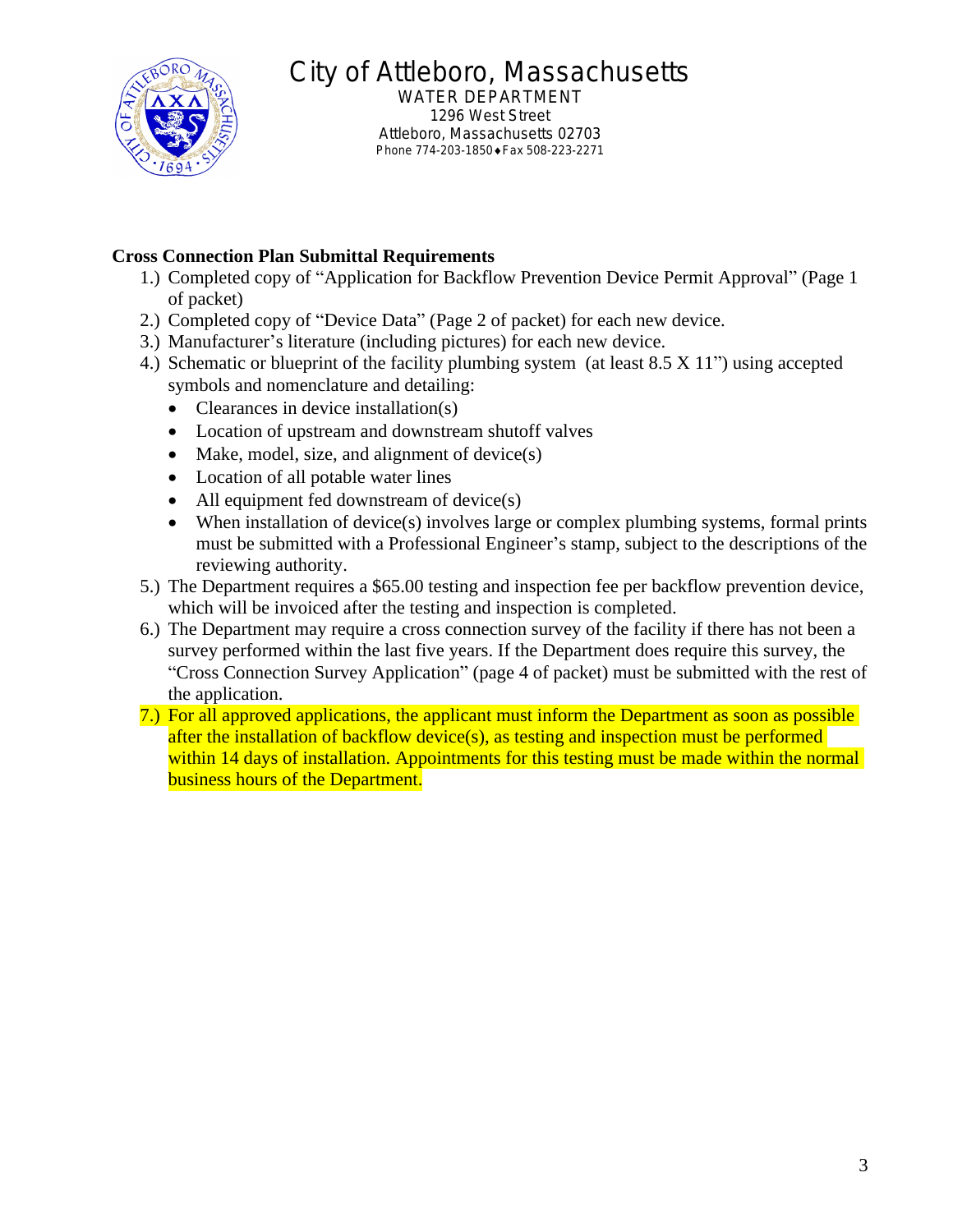

WATER DEPARTMENT 1296 West Street Attleboro, Massachusetts 02703 Phone 774-203-1850 ♦ Fax 508-223-2271

# CITY OF ATTLEBORO WATER DEPARTMENT POLICY FOR RESIDENTIAL FIRE SYSTEMS

**The Water Department requires that all fire services have their own line from the water main into the building. The "Application for Backflow Prevention Device Permit or Plan Approval" form** *must be submitted and approved before any work takes place***. This is in addition to the Water Service Permit.**

If the Department receives a signed, certified letter from the Sprinkler Company stating that the existing domestic water line has been tested and is of adequate size, it can be used. The following conditions apply in this instance:

- The fire service line must be tapped off the water service line before the water meter.
- A new valve must be installed on the water service line at the foundation.
- The fire service line must have a valve right after the tap to isolate the line.
- The domestic water line must have a valve before the water meter to isolate the line.

The Water Department Cross Connection Inspector must inspect and approve the installation. The backflow prevention device will be tested after approval. At the time of approval, the device will be registered with the City Cross Connection Program for annual (or semi-annual) testing.

Domestic Meter

Foundation

**Date: \_\_\_\_\_\_\_\_\_**

### **CROSS CONNECTION SURVEY APPLICATION**

The survey is conducted in accordance with the Drinking Water Regulations of the Commonwealth of Massachusetts 310 CMR 22.22, along with the City Ordinance, Chapter 16, Section 13.3. These regulations specifically state that "…no person shall maintain on premises which they own or occupy a physical cross connection between the distribution system and an unapproved source unless the installation has been reviewed and approved by the appropriate reviewing authority."

Survey Fee: \$85.00 per unit per day

### **APPLICANT INFORMATION**